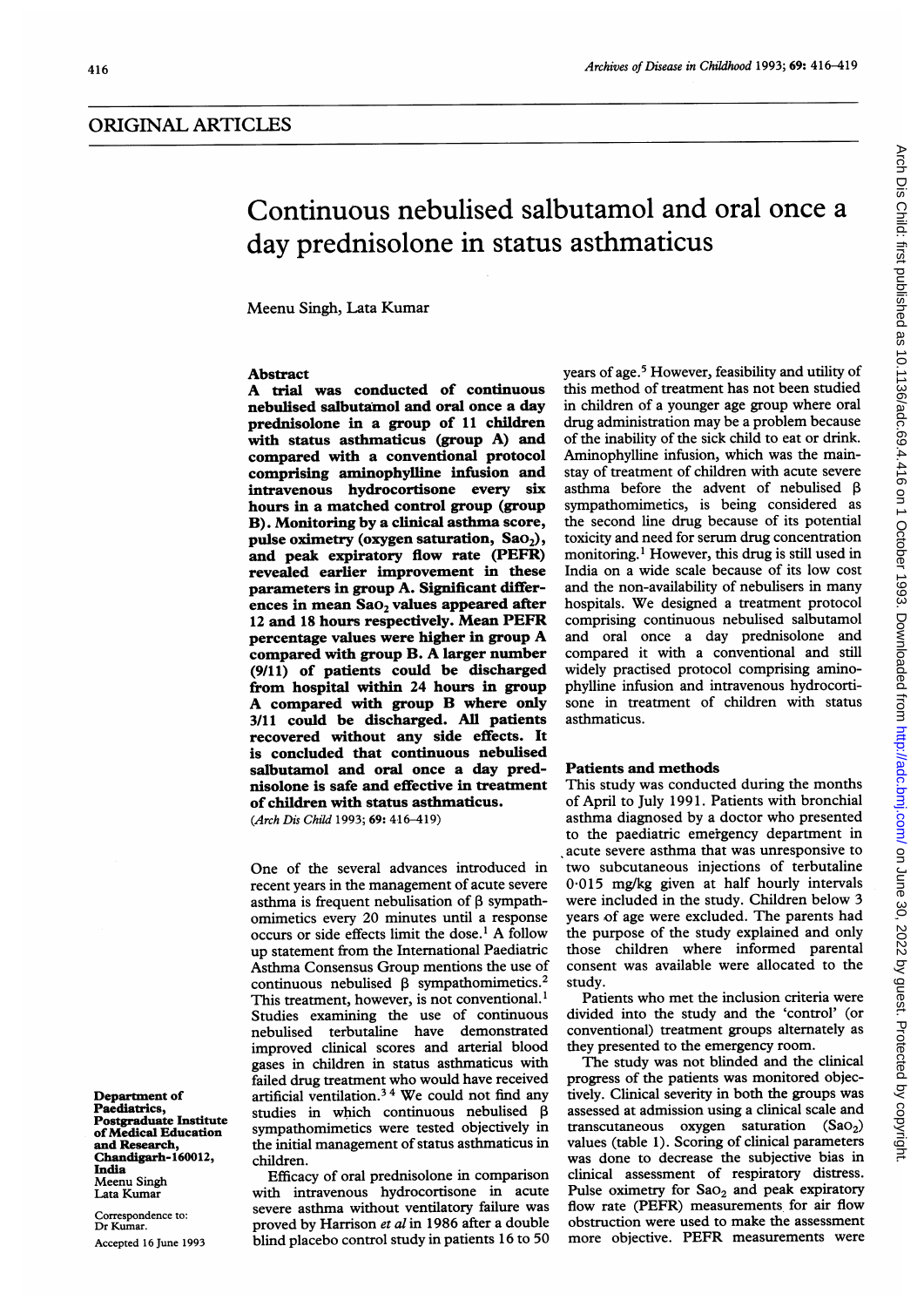Table 1 Respiratory distress scoring scale

|                              | Present | Absent |
|------------------------------|---------|--------|
| 1. Accessory muscle use      |         |        |
| 2. Cyanosis                  |         |        |
| 3. Audible wheeze            |         |        |
| 4. Air entry                 |         |        |
| 5. Sao <sub>2</sub> $< 88\%$ |         |        |

taken as soon as the patients were able to blow into a Mini-Wright peak flow meter. All patients were given humidified oxygen. Oxygen was administered through a separate tubing originating from a flow regulator connected to the oxygen source and attached to the mask of the nebuliser. Supplemental oxygen (two litres per minute) was started in the beginning and subsequent oxygen flow was regulated depending on  $Sao_2$  values. An intravenous line was established for fluid administration and blood sampling.

## PROTOCOL A (STUDY GROUP)

The patients in this group were given an oral dose of prednisolone 1.5 mg/kg to start with followed by the same dose every 24 hours that was given in the morning. If the patients were unable to ingest the drug at admission due to sickness they were administered the equivalent amount of hydrocortisone intravenously initially and this was followed by oral prednisolone on a once a day basis. Continuous nebulised salbutamol at a concentration of  $0.5\%$  and at a dose of  $0.15$ mg/kg/hour (each aliquot of solution was put in the nebulisation chamber after dilution with equal amount of normal saline) was given by MEDAP nebuliser driven by an air com-

Table 2 Clinical scores at intervals of six hours

|                                                 | Score value<br>at entry    | Change of score from baseline (hours) |                           |                           |                             |  |
|-------------------------------------------------|----------------------------|---------------------------------------|---------------------------|---------------------------|-----------------------------|--|
|                                                 |                            | 6                                     | 12                        | 18                        | 24                          |  |
| Study group A<br>Mean (SD)<br>Median<br>Range   | 4 $(0.70)$<br>4<br>$3 - 5$ | 1(0.01)<br>$1 - 2$                    | 1.1(0.03)<br>2<br>$1 - 2$ | 1.9(0.01)<br>2<br>$0 - 3$ | 2.8(0.018)<br>4<br>$2 - 4$  |  |
| Control group B<br>Mean (SD)<br>Median<br>Range | 4.45(0.60)<br>4<br>$3 - 5$ | 0.35(0.02)<br>0<br>$0 - 1$            | 0.65(0.009)<br>$0 - 2$    | 0.85(0.021)<br>$0 - 2$    | 1.55(0.012)<br>2<br>$1 - 3$ |  |
| p Value                                         | NS                         | < 0.01                                | 0.001                     | < 0.01                    | < 0.001                     |  |

Mann-Whitney U test used for comparison of non-parametric values.

Table 3 Comparison of mean (SD) PEFR percentage in the two groups at intervals of fore well matched. Three of 11 patients in six hours

|                                             | Hours since admission                  |                          |                          |                    |                    |  |
|---------------------------------------------|----------------------------------------|--------------------------|--------------------------|--------------------|--------------------|--|
|                                             |                                        |                          |                          |                    | 30                 |  |
| Study group A<br>Control group B<br>p Value | 32 (23)<br>IO (5)<br>$<$ 0 $\cdot$ 001 | 35 (25)<br>24 (18)<br>NS | 58 (24)<br>35 (23)<br>NS | 73 (23)<br>< 0.005 | '20<br>61<br><0∙01 |  |

Table 4 Comparison of mean (SD) Sao<sub>2</sub> values in the two groups at intervals of percentage is given in table 3 from six hours six hours

|                                             | Hours since admission        |                                 |                              |                                  |                                  |                                  |
|---------------------------------------------|------------------------------|---------------------------------|------------------------------|----------------------------------|----------------------------------|----------------------------------|
|                                             |                              |                                 |                              |                                  |                                  | 30                               |
| Study group A<br>Control group B<br>p Value | 86.3(5.2)<br>84.6(6.2)<br>NS | 92.2(5.3)<br>88.1(5.6)<br>< 0.1 | 94.2(5.0)<br>92.3(1.7)<br>NS | 95.3(4.1)<br>92.3(1.1)<br>< 0.01 | 96.0(3.4)<br>92.4(1.4)<br>< 0.01 | 95.0(2.1)<br>92.0(1.4)<br>< 0.01 |

pressor. The administration of nebulised salbutamol was made intermittent once respiratory score value decreased by two or more points.

## PROTOCOL B (CONTROL GROUP)

The mainstay of treatment in this group was continuous aminophylline infusion  $0.9 \text{ mg/kg}$ hour and intravenous hydrocortisone 10 mg/kg to start with followed by 5 mg/kg every six hours. Intermittent nebulised salbutamol was given after six hours of treatment if the response was considered unsatisfactory.

Maintenance drugs in both the groups were started once <sup>a</sup> patient achieved <sup>a</sup> PEFR value of 75% of expected according to locally available standards.<sup>6</sup>

#### MONITORING

All patients were continuously monitored for transcutaneous  $Sao<sub>2</sub>$  and heart rate by pulse oximeters (Criticare). Monitoring by a clinical asthma score (table 1) was done at the start and at 30 minute intervals until a two scale improvement occurred and then subsequently at intervals of six hours. PEFR measurements were made initially as soon as the child was able to blow and then at intervals of six hours. Blood counts and chest radiographs were done at admission and serum electrolytes were monitored every 24 hours. Arterial blood gas analysis was done whenever the  $Sao<sub>2</sub>$  values were persistently low (<88%). Comparative data pertaining to mean  $Sao_2$  values and mean PEFR at similar time intervals were compared using the Student's  $t$  test. Comparison of non-parametric score values was done using the Mann-Whitney U test.

## Results

A total of 24 patients were included. Children were equally distributed in groups A and B. Two patients were excluded because of protocol violation. Of the remaining 22, 11 belonged to each group. At entry group A had a mean age of 9.4 years, male to female ratio of 8:3, and mean respiratory score of 4. Comparative values for group B were  $8.18$  years 9:2, and 4:45 respectively; the two groups were there-<br>fore well matched. Three of 11 patients in group A needed intravenous hydrocortisone<br>at the beginning as they could not swallow prednisolone tablets.

Table 2 gives the mean values for clinical score at different time intervals in both the groups. The severity scores, though comparable at entry, were lower at all time intervals in group A compared with group B. Mean PEFR after entry into the study. Six patients in group A and four patients in group B could not blow into the peak flow meter because of initial respiratory distress.

Mean time taken for complete recovery (PEFR  $>75\%$ ) was 28.2 hours in group A and 48.5 hours in group B. At the end of 24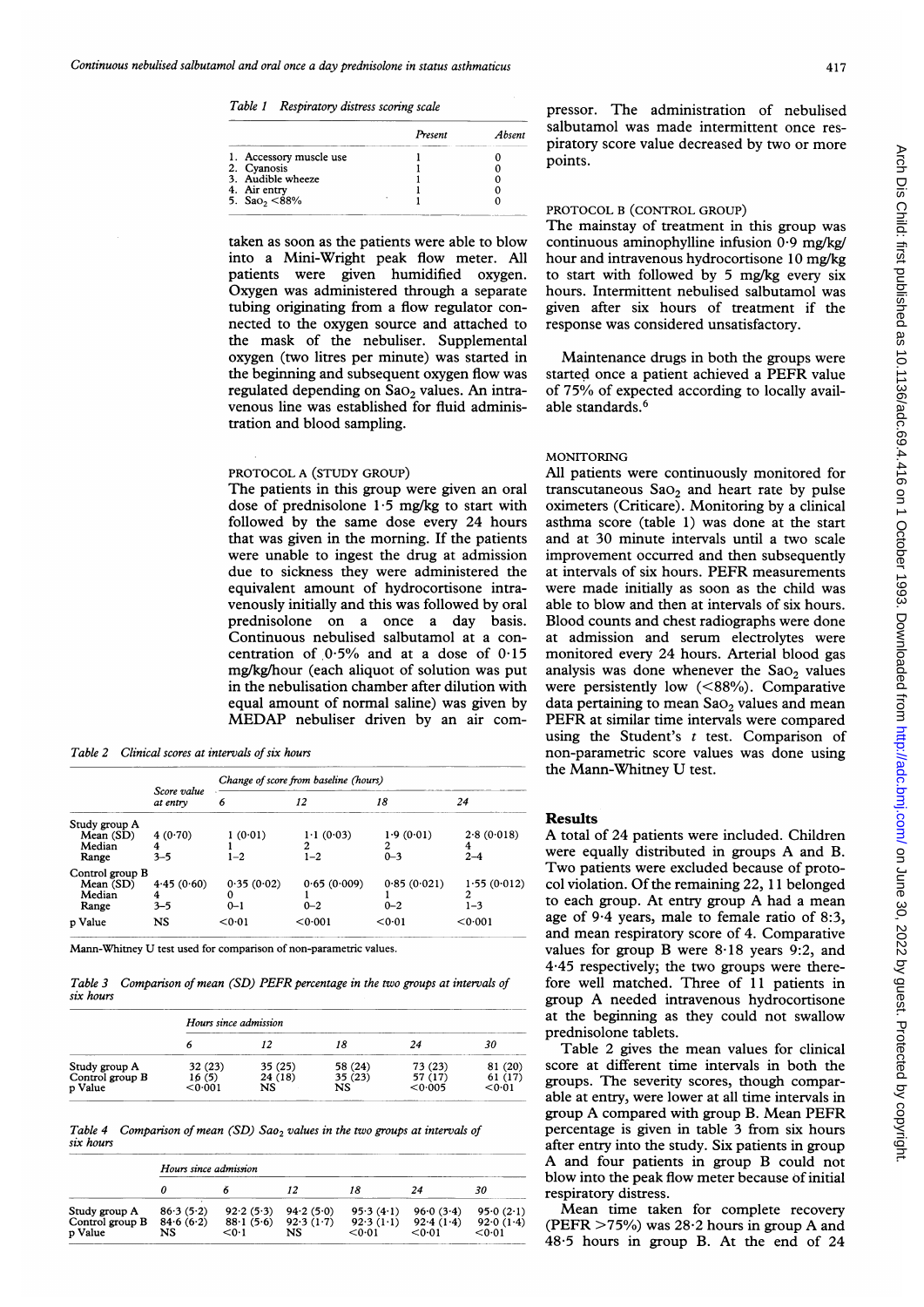hours 8/11 patients in group A had complete subsidence of respiratory distress compared with 3/11 in group B.

Table 4 shows the mean  $Sao_2$  values in two groups at different time intervals. Initial values are at the zero hour of the study when patients were put on protocol A or B. The mean time taken for  $SaO<sub>2</sub>$  to rise above 92% was 205 minutes in group A and 6-8 hours in the group B. Two patients in group A had an arterial carbon dioxide tension higher than 5-98 kPa in the beginning. The remaining values (monitored intermittently) were normal. Three patients in group B showed persistent hypoxaemia lasting longer than six hours (an arterial oxygen tension of less than 7-15 kPa on a fractional inspired oxygen of more than 60% administered via facemask). None of them, however, were hypercapnic. Although the difference in  $Sao_2$  was apparent at all time intervals, this was statistically significant only after <sup>18</sup> hours of treatment. No child developed any side effects or complications like tremors, hypokalaemia, or cardiac arrythmia. None of the patients returned to the emergency room with distress for the next six weeks.

## Discussion

In the present study we have tried to provide answers to two questions in the management of children with status asthmaticus. (1) What is the efficacy of continuous nebulised salbutamol? (2) What is the efficacy and feasibility of orally administered prednisolone when used as an anti-inflammatory agent in treatment of status asthmaticus?

The answer to the first question is provided in table 3 and 4 where the progressive increase in PEFR values and mean  $Sao<sub>2</sub>$  of the study group (A) are shown. The results produced by the study protocol showed numerically greater mean  $Sao_2$  values at all time intervals, though statistically significant differences were seen after 18 hours of treatment. The difference in mean PEFR percentage was apparent at six hours. The difference was statistically significant at 30 hours only. However, the majority of patients in the study group could be discharged within 24 hours:  $8/11$  v  $3/11$  in the control group (B).

Better clinical scores, Sao<sub>2</sub> values, and PEFR values in the study group lends support to the use of oral once a day steroids in status asthmaticus. The use of oral steroids may not be feasible initially in some patients due to respiratory distress as 4/11 patients needed intravenous hydrocortisone but oral prednisolone could be administered to all these patients within four hours of admission. Prednisolone given orally gets readily absorbed from the intestine and peak plasma<br>concentrations are achieved within 15 concentrations are achieved within minutes of administration.7 Indirect evidence that intravenous steroids may be unnecessary in severe acute asthma has been provided by Britton et al.<sup>8</sup> Moreover, McFadden et al. were unable to show an improved recovery rate after intravenous hydrocortisone given together with nebulised isoproterenol in patients monitored for six hours.<sup>9</sup> Harrison et al have shown that addition of intravenous hydrocortisone to a standard regimen of oral prednisolone and bronchodilators did not improve the recovery rate over 24 hours.<sup>5</sup> Moreover, intravenous hydrocortisone has been associated with serious side effects including anaphylactoid reactions<sup>10</sup> with life threatening airway narrowing<sup>11</sup> and acute myopathy.<sup> $12$ </sup> The possibility of gastric erosion resulting from oral prednisolone treatment is always there, but this was not seen in our' patients.

A better response with protocol A further strengthens the belief that continuous  $nebulised$   $\beta$  sympathomimetics plus oral steroids and oxygen are sufficient for management of acute severe asthma. The risk of serious side effects that has limited the use of continuous P sympathomimetic in adults were not experienced by children probably because of their better cardiac reserve. Aminophylline is associated with much higher rates of toxicity and case fatality and needs serum drug concentration monitoring because of a low therapeutic index. <sup>13</sup> The ability of aminophylline to improve diaphragmatic contractibility is also not beyond doubt.14 Moreover, aminophylline has no significant effect on ventilatory endurance at therapeutic concentrations.<sup>15</sup> Its use, therefore, may only be recommended in cases where no improvement occurs after the first six hours of treatment with continuous nebulised salbutamol and oral steroids.

It was possible to reduce the period of severity of status asthmaticus in the study group leading to shorter period of hospitalisation.

This study does not compare continuous nebulised salbutamol and oral prednisolone with the standard treatment protocol in the UK for severe asthma, which consists of nebulised salbutamol, aminophylline, and hydrocortisone. Our protocol can be tried because it promises to provide a safe and convenient way of treating status asthmaticus as use of intravenous drugs is minimised. Previous studies on continuous nebulisation were different from our study as they used continuous nebulised terbutaline in patients who had failed to respond to intravenous aminophylline and intermittent nebulisation and would have required ventilation.3 4 Also the previous studies did not include any controls as they were not prospectively planned. The protocol tried by us has been found useful in the initial management of status asthmaticus.

- <sup>1</sup> National Asthma Education Programme. Expert Panel Report. Guiddlines for the diagnosis and management of asthma. Bethesda: National Heart, Lung and Blood
- Institute, 1991.<br>
2 Warner JO. Asthma: a follow up statement from an inter-<br>
national paediatric asthma consensus group. Arch Dis<br>
Child 1992; 67: 240-8.<br>
3 Portnoy J, Aggarwal J. Continuous-terbutaline nebulizations
- for the treatment of severe exacerbations of asthma in<br>children. Ann Allergy 1988; 60: 368–71.<br>4 Moler FW, Hurwitz ME, Custer JR. Improvement in
- clinical asthma score and paCo<sub>2</sub> in children with severe<br>asthma treated with continuously nebulised terbutaline.<br> $\frac{\text{H} \text{d} \text{lergy } \text{C} \text{H} \text{r} \text{Im} \text{m} \text{u} \text{m} \text{u} \text{m} \text{u} \text{m} \text{m} \text{u} \text{m} \text{m} \text{m} \text{m} \text{$
- admitted to hospital with severe asthma without ventila-tory failure. Lancet 1986; i: 181-4.